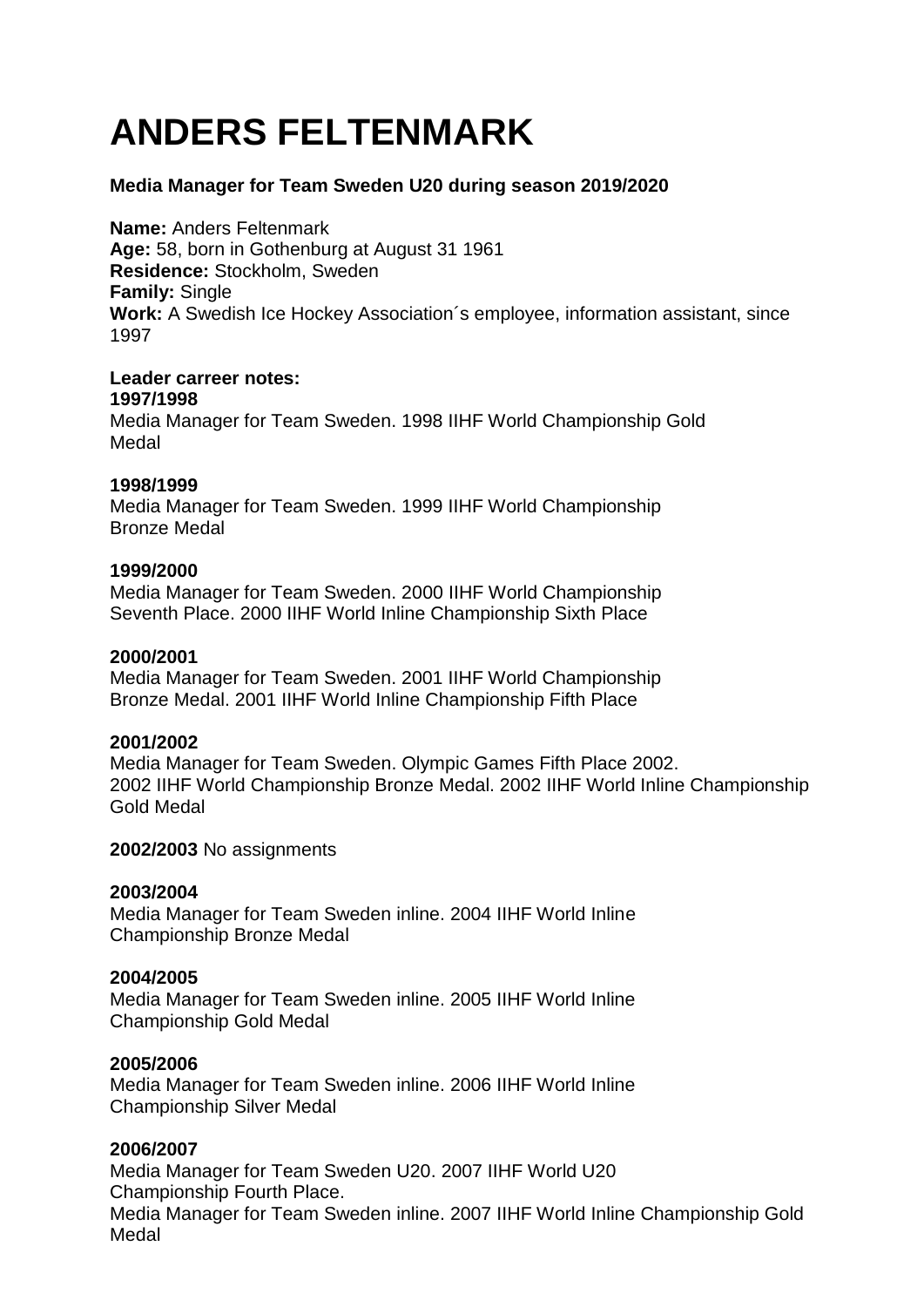# **2007/2008**

Media Manager for Team Sweden U20. 2008 IIHF World U20 Championship Silver Medal. Media Manager for Team Sweden inline. 2008 IIHF World Inline Championship Gold Medal

# **2008/2009**

Media Manager for Team Sweden U20 in the 2009 IIHF World U20 Championship Silver Medal Media Manager for Team Sweden inline. 2009 IIHF World Inline Championship Gold Medal

# **2009/2010**

Media Manager for Team Sweden U20. 2010 IIHF World U20 Championship Bronze Medal Media Manager for Team Sweden inline. 2010 IIHF World Inline Championship Bronze Medal

# **2010/2011**

Media Manager for Team Sweden. 2011 IIHF World Championship Silver Medal

Media Manager for Team Sweden U20. 2011 IIHF World U20 Championship Fourth Place

Media Manager for Team Sweden inline. 2011 IIHF World Inline Championship Fourth Place

# **2011/2012**

Media Manager for Team Sweden, 2012 IIHF Ice Hockey World Championship Sixth **Place** 

Media Manager for Team Sweden U20 in the 2012 IIHF Ice Hockey U20 World Championship Gold Medal

Media Manager for Team Sweden inline. 2012 IIHF World Inline Championship Seventh Place

# **2012/2013**

Media Manager for Team Sweden. 2013 IIHF Ice Hockey World Championship Gold Medal

Media Manager for Team Sweden U20. 2013 IIHF Ice Hockey U20 World Championship Silver Medal

Media Manager for Team Sweden inline. 2013 IIHF World Inline Championship Silver Medal

# **2013/2014**

Media Manager for Team Sweden Men Olympic Games Silver Medal 2014 Media Manager for Team Sweden Men 2014 IIHF Ice Hockey World Championship Bronze Medal

Media Manager for Team Sweden Women Olympic Games Fourth Place 2014 Media Manager for Team Sweden U20 in 2014 IIHF World Junior Championship Silver Medal

Media Manager for Team Sweden inline. 2014 IIHF World Inline Championship Fourth Place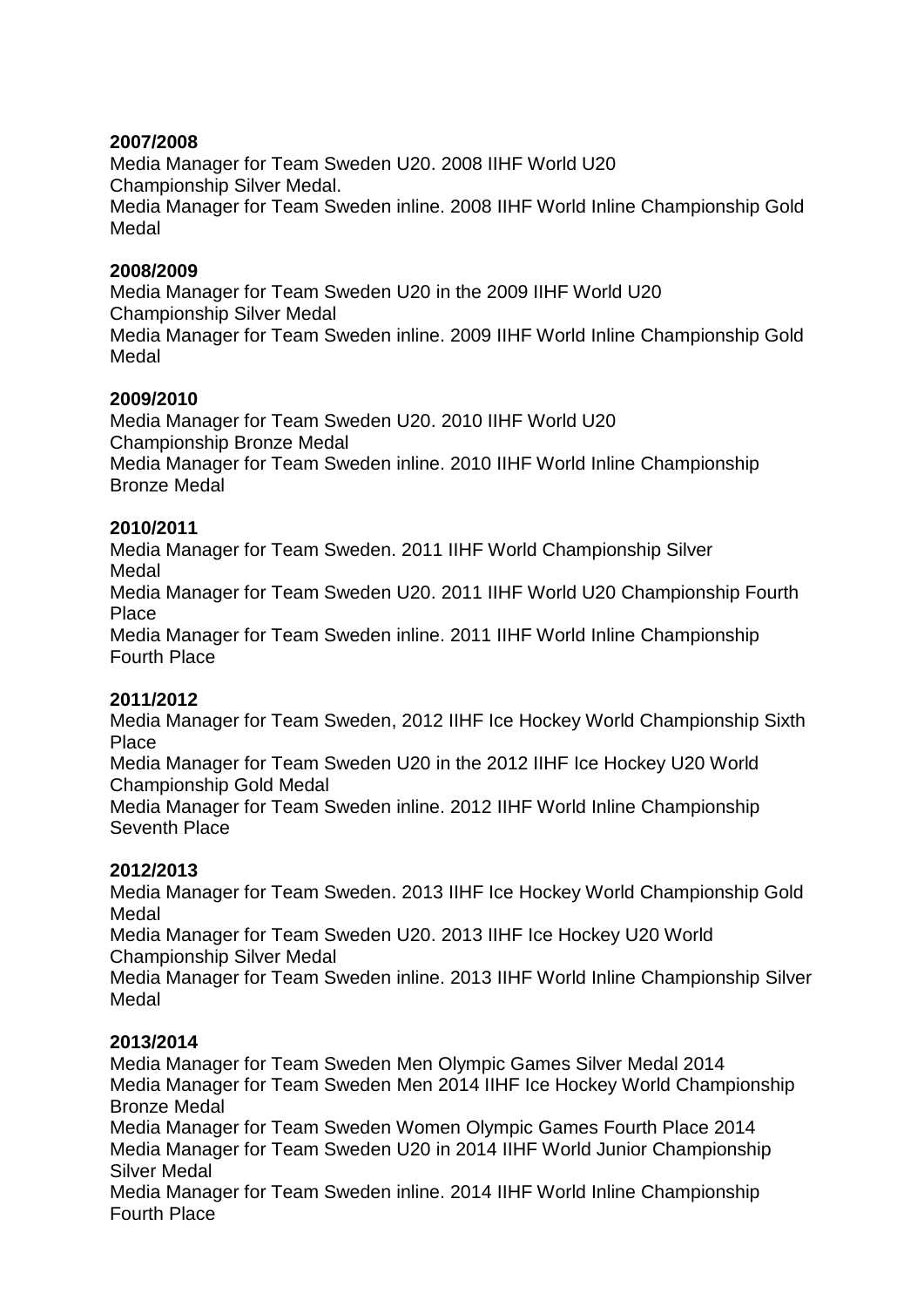## **2014/2015**

Media Manager for Team Sweden Men 2015 IIHF Ice Hockey World Championship Fifth Place

Media Manager for Team Sweden U20 in 2015 IIHF World Junior Championship Fourth Place

## **2015/2016**

Media Manager for Team Sweden Media Manager for Team Sweden U20 in 2015 IIHF World Junior Championship Fourth Place Media Manager for Team Sweden Men 2016 IIHF Ice Hockey World Championship Sixth Place

## **2016/2017**

Media Manager for Team Sweden men World Cup of Hockey 2016 Third Place 2017 IIHF World Junior Championship Fourth Place 2017 IIHF Ice Hockey World Championship Gold Medal

## **2017/2018**

Media Manager for Team Sweden men 2018 Olympic Game Fifth Place 2018 IIHF Ice Hockey World Championship Gold Medal

## **2018/2019**

Media Manager for Team Sweden U20 2019 IIHF World Junior Championship Fifth Place

## **2019/2020**

Media Manager for Team Sweden U20

## **Player carreer notes:**

None Sport educations: Ground course in wrestling

## **Education:**

Ground school nine years. Gymnasium two years. Journalism school two years. Several additional political and labour union courses

## **Other notes:**

Worked with media relation during the 2000 IIHF World U20 Championship. Responsible for media operations during the 2007 IIHF World U20 Championship. Equipment Manager half season for Bodens IK juniors in beginning of 80´s, had to quit due to lack of ability to select which players should be served with water and who should be served with sport drinks…

1992/1993 worked for Brynäs IF, compiled players statistic information, editor of member magazine, editor of game programme, fan service

1993/1994 worked for Brynäs IF, compiled players statistic information, editor of member magazine, editor of game programme, fan service

1995/1996 worked for Brynäs IF, compiled players statistic information, editor of member magazine, editor of game programme, fan service

1996/1997 worked for Brynäs IF, compiled players statistic information, editor of